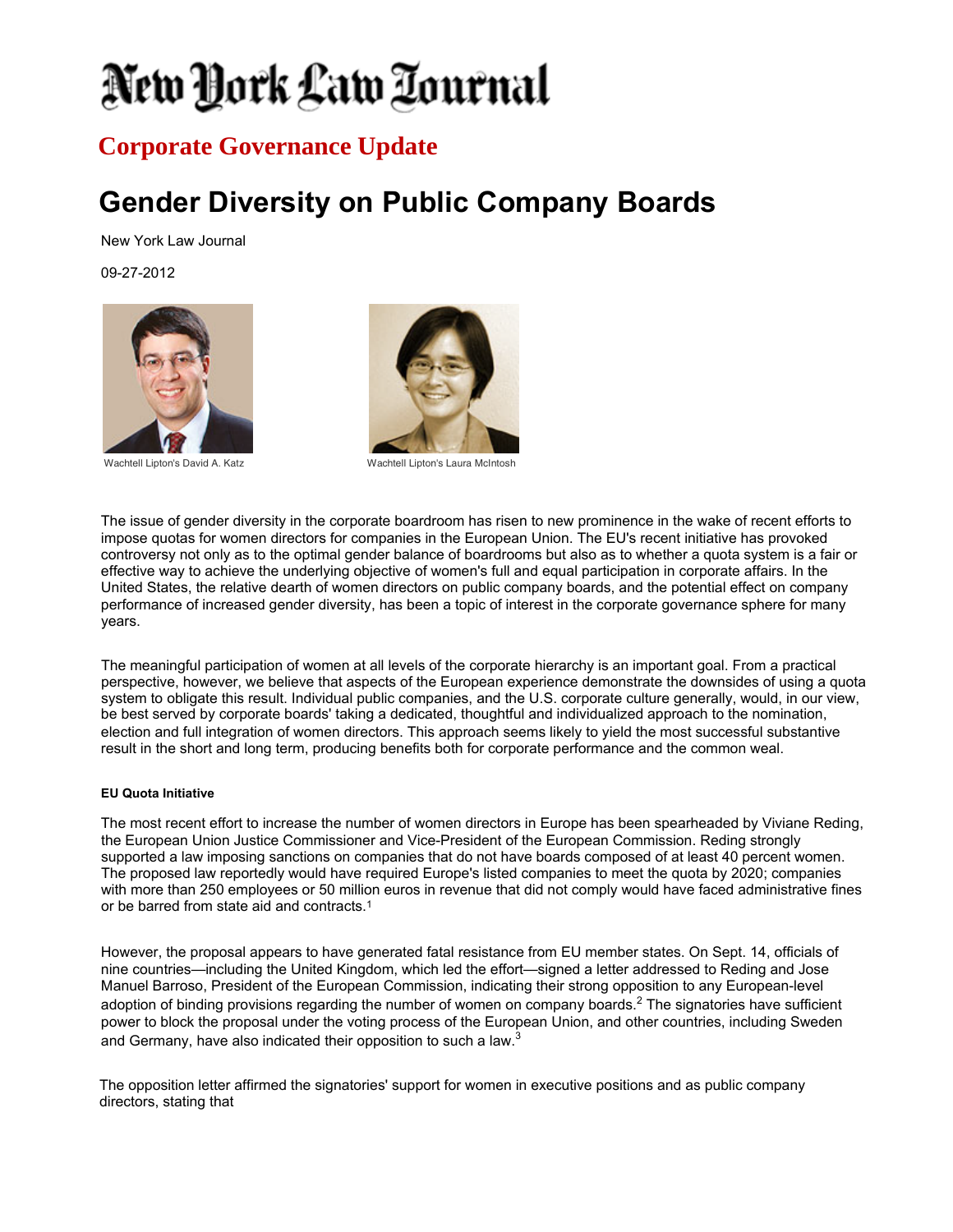[t]he myriad barriers women encounter throughout their career are unacceptable from a gender equality point of view [and]…are among the factors preventing the optimal use of the skilled workforce potential. $4$ 

The signatories noted that "[m]any of us are considering or have implemented various and differing national measures…to facilitate raising the proportion of women in boardrooms," but contended that "[t]hese efforts must be granted more time in order to establish whether they can achieve fair female participation in economic decision-making on Europe's company boards."<sup>5</sup> Therefore, the signatories concluded:

[A]ny targeted measures in this area should be devised and implemented at [the] national level. Therefore, we do not support the adoption of legally binding provisions for women on company boards at the European level.<sup>6</sup>

The proposed law is due to be published in draft form next month. A European diplomat reportedly said that many of the countries opposing the proposed law do not necessarily want to scuttle it completely but do want to ensure that national governments retain influence or control over enforcement of quotas.<sup>7</sup> In any event, the proposed legislation has a long road before it would be approved and have the effect of law: All 27 EU commissioners must agree on the proposed law before a draft is published, and the law then must be approved by national governments as well as the European Parliament.<sup>8</sup>

#### **Impact of Quota Legislation**

Several European countries have implemented quotas at the national level for women directors on public company boards, including Norway, France, Italy, Spain, and the Netherlands.<sup>9</sup> In 2003, Norway passed a law requiring that at least 40 percent of public company board seats be allocated to women. Covered companies were given five years to comply with the law, and the proportion of women directors rose from nine percent at the time of implementation to the current average of just over 40 percent.

It is important to separate the effect of quota legislation from the effect of gender diversity on company boards. While the latter has been shown to be beneficial to corporate performance, there are indications that the former is a suboptimal way to achieve those benefits. A study of the aftermath of the Norwegian law showed that not only did the quota requirement cause a significant drop in stock price at the announcement of the law, but the quota then "led to younger and less experienced boards, increases in leverage and acquisitions, and deterioration in operating performance."<sup>10</sup> This may be due in part to the fact that the quota requirement contained a relatively short timeframe in which Norwegian companies had to find and elect female directors, resulting in a drop in the average quality of board members.

#### **Effect of Women Directors**

By contrast to the results of the Norway study, a 2012 worldwide study of the nearly 2,400 companies in the MSCI ACWI<sup>11</sup> by the Credit Suisse Research Institute showed that from December 2005 to December 2011, large-cap companies with women directors outperformed peers with no women directors by 26 percent and small- to mid-cap companies with women on the board outperformed their peers with all-male boards by 17 percent in that period.<sup>12</sup>

The study also found that companies with one or more female board members experienced higher returns on equity, lower leverage, better growth, and higher price/book value multiples.<sup>13</sup> Some directors have opined that the significant increase in participation by women "professionalized" boards by contributing to a more pleasant, formal atmosphere at meetings, and some commentators view the policy as having "paved the way for women to influence corporate decision making."<sup>14</sup>

While other studies have reached mixed conclusions regarding the role of women in the boardroom,<sup>15</sup> there are many possible reasons why the full participation of women on company boards could contribute to stronger performance. The Credit Suisse report identifies seven of these, described in detail in the report itself.<sup>16</sup>

*First*, the appointment of women directors may be an indication that a company is already fundamentally sound and looking to improve from a position of strength.

*Second*, there is evidence that greater diversity on a team can enhance the performance of both the majority and minority groups, improving average outcomes overall.

*Third*, gender diversity can improve the overall level of leadership skills, as studies have shown that women excel in defining responsibilities clearly and mentoring and coaching employees.

*Fourth*, deliberately expanding director candidate searches to include women provides access to a significantly wider pool of available talent.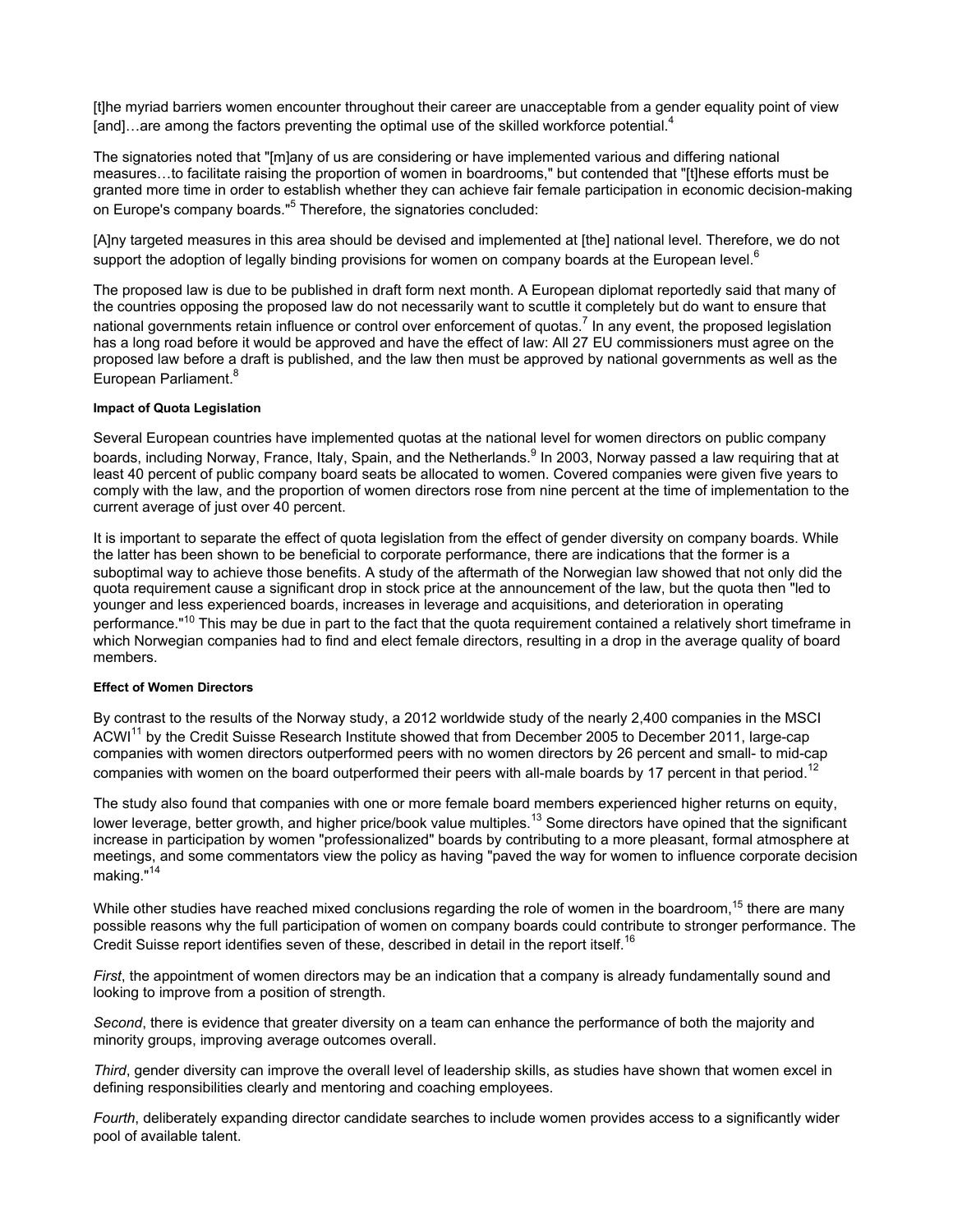*Fifth*, a gender-mixed board may have a better understanding of the consumer preferences of households, particularly in sectors where women make many of the spending decisions.

*Sixth*, academic research has demonstrated that having women on a corporate board improves performance on corporate and social governance metrics for companies with weak governance.

*Seventh*, women have been shown to be generally more risk-averse than men, which may explain in part why companies with women directors in the Credit Suisse study were less leveraged on average than their peers; the study notes further that "lower relative debt levels have been a useful determinant of equity market outperformance over the last four years."<sup>17</sup>

Strikingly, the Credit Suisse study showed that almost all of the share price outperformance of companies with women directors came after 2008, during the financial crisis period and its aftermath.<sup>18</sup> These companies exhibited less volatility in a falling market and delivered higher returns during this period, suggesting that women directors contribute to a stronger defensive profile, including better risk management and downside control.<sup>19</sup> One recent study of Israeli companies concluded that boards with three or more women directors were roughly twice as likely to request further information and to take an initiative, leading to higher return on equity and net profit margins compared to peer companies.<sup>20</sup> Moreover, both men and women directors were more active when at least three women directors were in board meetings, and women were more likely than their male counterparts to take actions on supervisory issues.<sup>21</sup>

In addition to enhanced corporate performance, there are other reasons to favor the full participation of women in boardrooms: the values of societal fairness, gender equality, and corporate meritocracy, for example, or the desire to create a positive culture of valuing the contributions of each individual. While quotas provide a relatively quick fix to the problem of gender imbalance in the boardroom—and some politicians and commentators have expressed frustration with the rate of voluntary action absent legal requirements $^{22}$ —they do so in an artificial manner that could create resentment and board dysfunction. Moreover, forcing quotas of women directors prioritizes gender diversity over all else, potentially at the expense not only of director quality but also of other types of diversity that may be valuable to corporate performance.

#### **Business Community View**

The European business community, while expressing support for increasing the number of women directors, generally opposes European-level quotas as means of doing so. BusinessEurope, the largest organization of employers in the European Union,<sup>23</sup> issued a position paper this past May outlining views similar to those expressed in the UK-led opposition letter described above.<sup>24</sup> The paper supports a voluntary approach to increasing diversity, both in terms of gender and in terms of talent, skills and experience. BusinessEurope opposes mandatory European-level initiatives and, in particular, one-size-fits-all quotas "which disregard the highly diverse conditions in different sectors/companies and do not take into account the way corporate boards function and are renewed."<sup>25</sup>

It appears that companies are willing to take voluntary measures to increase the number of women directors on their boards. They are aided in their efforts by organizations such as the Professional Boards Forum, which helps chairmen in Norway and the United Kingdom find qualified women to fill independent director positions, $26$  and the 30 Percent Club, a group of chairmen of U.K. companies who are working toward a goal of 30 percent female representation on U.K. boards.<sup>27</sup> The 30 Percent Club's mission statement highlights the view that meaningful participation by women cannot be mandated by top-down quotas but instead must be the result of concerted, long-term efforts to encourage women to succeed in corporate careers. The organization issued the following statement last month, as controversy over the potential EU quota legislation was brewing:

[T]he only way to achieve better gender balance at all levels in the UK's leading companies is to ensure the pipeline of female talent is developed from an early stage. In light of recent commentary on the lack of progress at the Executive Board level, the group argues that a concerted effort to develop the pipeline of female talent…will help achieve better gender diversity in senior roles at UK companies.<sup>28</sup>

The 30 Percent Club is no doubt correct that improvement in the number and quality of corporate positions held by women will "trickle up" into the boardroom; the full integration of women into the boardroom and executive suites of major public companies is a goal with both long- and short-term components.

#### **U.S. Boards' Gender Diversity**

According to GMI Ratings' 2012 Women on Boards Survey, the United States currently ranks 11th out of 45 countries in terms of gender diversity on public company boards, with an average of 12.6 percent women on S&P 1500 boards.<sup>29</sup> Because there are fewer women on the boards of smaller companies, only 11.6 percent of Russell 3000 directors are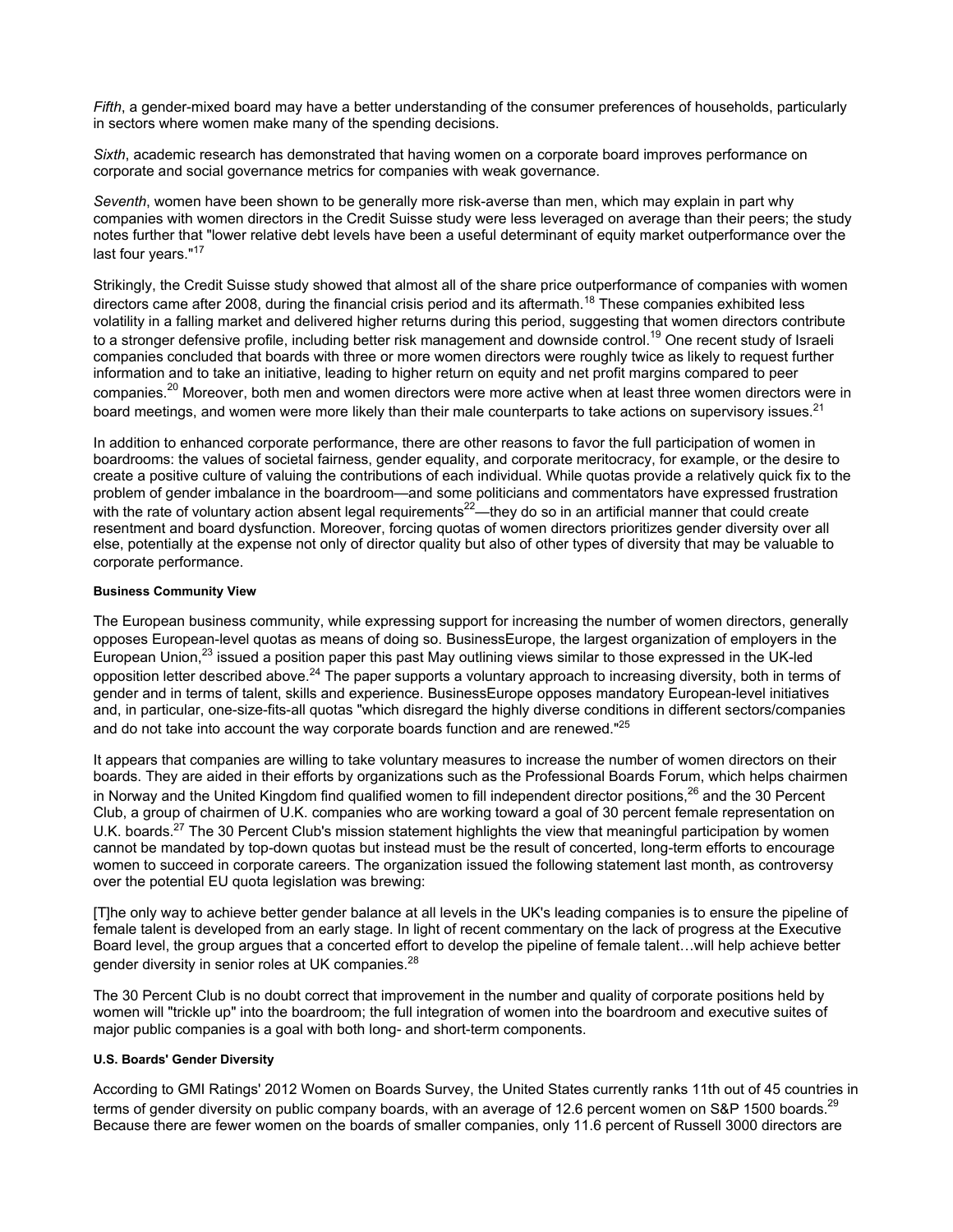women.<sup>30</sup> In addition to these data points, a GMI study from July 2012 also found significant differences among states and regions, largely driven by the concentration of specific industries in certain areas.<sup>31</sup> The percentage of women on U.S. boards increased by only 0.5 percent in the period 2009 to 2011.

The United States has not yet seen a strong movement toward quotas or other legal requirements in terms of gender diversity on boards. U.S. Securities and Exchange Commissioner Elisse B. Walter, speaking last week at the Third SAIS Global Conference on Women in the Boardroom, argued in favor of action at the shareholder level. She pointed out that strong disclosure standards help provide investors the information they need in order to exercise their "voice" to encourage companies to increase the diversity of their boards. Commissioner Walter cited evidence that the SEC's rule on disclosure of director qualifications that first applied in 2010 is leading to more detailed discussions regarding the composition of boards, and as a result, investors are more engaged in the issue.<sup>32</sup>

As in Europe, the United States has organizations that are committed to increasing the number of women on corporate boards. DirectWomen, for example, is a program designed specifically "to identify, develop, and support… accomplished women attorneys to provide qualified directors needed by the boards of U.S. companies, while promoting the independence and diversity required for good corporate governance."<sup>33</sup> Through strategies designed to help women advance in their careers and come to the attention of executive search firms and other corporate leaders, DirectWomen and groups like it are effecting meaningful change at the individual company level.

Many positions on U.S. public company boards are filled by search firms and companies can provide these firms with specific requests as they seek additional diversity on their boards. $34$  These firms are working hard to develop a larger group of qualified women candidates who are actively seeking board positions. In our experience, these search firms are very successful at helping public companies increase gender diversity on public company boards.

The Credit Suisse Research Institute report indicates that increasing the number of women board members can result in an improvement in the quality of directors and many other positive effects for companies. Doing so through voluntary action, which takes into account the individual circumstances of each company, should be the best way to achieve these benefits without the downsides of mandated quotas and artificial timeframes. As the issue of gender diversity in the boardroom gains prominence, as the benefits to having women directors become better understood, and as resources such as director databases increase in utility, it seems likely that U.S. companies will pursue the goal of greater gender diversity with increasingly successful results in the boardroom and for investors.

**David A. Katz** *is a partner at Wachtell, Lipton, Rosen & Katz.* **Laura A. McIntosh** *is a consulting attorney for the firm. The views expressed are the authors' and do not necessarily represent the views of the partners of Wachtell, Lipton, Rosen & Katz or the firm as a whole.*

#### **Endnotes:**

1. See Aoife White, "EU Said to Seek 40 Percent Quota for Women on Supervisory Boards," Bloomberg, Sept. 4, 2012.

2. Letter to President Jose Manuel Barroso and Vice President Viviane Reding, European Commission, from Totyu Mladenov, Bulgarian Minister of Labour and Social Policy, et al., Sept. 14, 2012. The letter was also signed by officials from the Czech Republic, Estonia, Hungary, Latvia, Lithuania, Malta, the Netherlands, and the United Kingdom (Opposition Letter). Germany indicated its support for the views contained therein in a subsequent letter to U.K. officials. See "Germany joins EU group against women's quota," The Local, Sept. 15, 2012.

3. See James Fontanella-Khan, "UK musters support to block EU women quota," Financial Times, Sept. 16, 2012.

4. Opposition Letter, supra note 2.

5. Id.

6. Id.

7. See Stephen Castle, "European Plan to Put More Women on Boards Runs into Opposition," *The New York Times*, Sept. 17, 2012, available at www.nytimes.com/2012/09/18/business/global/18iht-boards18.html.

8. Id.

9. See Brian Groom and Ines Burckhardt, "Business opposes quota of women directors," *Financial Times*, Sept. 4, 2012.

10. Kenneth R. Ahearn and Amy K. Dittmar, "The Changing of the Boards: The Impact on Firm Valuation of Mandated Female Board Representation," Quarterly J. of Economics, 2012, vol. 127(1): 137-197, May 20, 2011 (First Draft March 18, 2009, Current Version Aug. 18, 2011), available at papers.ssrn.com/sol3/papers.cfm?abstract\_id=1364470.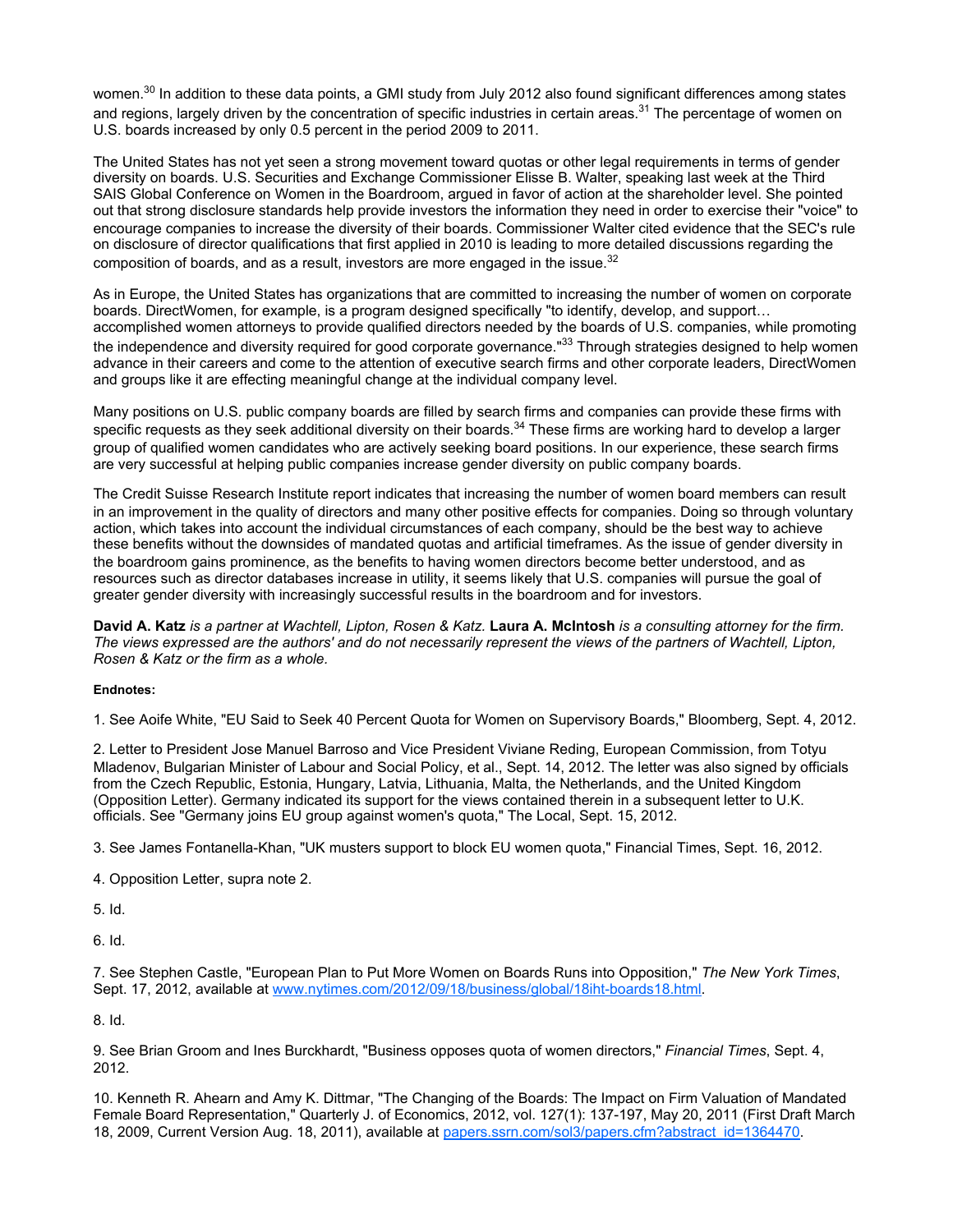11. The MSCI ACWI Index is defined as follows:

The MSCI ACWI Index is a free float-adjusted market capitalization weighted index that is designed to measure the equity market performance of developed and emerging markets. The MSCI ACWI consists of 45 country indices comprising 24 developed and 21 emerging market country indices. The developed market country indices included are: Australia, Austria, Belgium, Canada, Denmark, Finland, France, Germany, Greece, Hong Kong, Ireland, Israel, Italy, Japan, Netherlands, New Zealand, Norway, Portugal, Singapore, Spain, Sweden, Switzerland, the United Kingdom and the United States. The emerging market country indices included are: Brazil, Chile, China, Colombia, Czech Republic, Egypt, Hungary, India, Indonesia, Korea, Malaysia, Mexico, Morocco, Peru, Philippines, Poland, Russia, South Africa, Taiwan, Thailand, and Turkey (as of May 30, 2011).

MSCI, http://www.msci.com.

12. Credit Suisse Research Institute, "Gender Diversity and Corporate Performance," August 2012, at 12, available at infocus.credit-

suisse.com/data/\_product\_documents/\_shop/360145/csri\_gender\_diversity\_and\_corporate\_performance.pdf.

13. Id. at 3.

14. Agnes Bolso, "Ignore the doubters. Norway's quota on women in the boardroom is working," *The Guardian*, July 18, 2011; see also Global Corporate Governance Forum Focus 9, "Women on Boards: A Conversation with Male Directors" ("Women on Boards"), 2011 available at www1.ifc.org/wps/wcm/connect/b51198804b07d3b2acabad77fcc2938e/Focus9\_Women\_on\_Boards.pdf? MOD=AJPERES.

15. See Steven M. Davidoff, "Seeking Critical Mass of Gender Equality in the Boardroom," *The New York Times Dealbook*, Sept. 11, 2012 ("Critical Mass"), available at dealbook.nytimes.com/2012/09/11/seeking-critical-mass-ofgender-equality-in-the-boardroom/.

16. "Gender Diversity and Corporate Performance," supra note 12, at 17-19.

17. Id. at 19.

18. Id. at 6.

19. Id.

20. See Miriam Schwartz-Ziv, "Does the Gender of Directors Matter?" Working Paper, June 23, 2011 (last revised Sept. 7, 2012), available at papers.ssrn.com/sol3/papers.cfm?abstract\_id=1868033.

21. Id.

22. See, e.g., Stanley Pignal, "Commission to push quota for women directors," Financial Times, March 4, 2012 (quoting Viviane Reding as saying, "I am not a fanatic about quotas…but I like the results quotas bring about."); Christine Murray, "Quotas for women directors are the way forward," BreakingViews, Sept. 5, 2012 (opining that without mandatory quotas and tough sanctions, companies are too slow to add female directors to boards).

23. BusinessEurope claims to represent, through its 41 member federations, more than 20 million companies from 35 countries. The organization describes its mission as "to ensure that companies' interests are represented and defended vis-à-vis the European institutions with the principal aim of preserving and strengthening corporate competitiveness." See BusinessEurope, http://www.BusinessEurope.eu.

24. BusinessEurope Position Paper, "Gender Balance in Boards of Directors," May 25, 2012, available at ec.europa.eu/justice/newsroom/gender-equality/opinion/files/120528/all/63\_en.pdf.

25. Id. at 1.

26. See Professional Boards Forum, http://www.boardsforum.co.uk.

27. See 30 Percent Club, http://www.30percentclub.org.uk.

28. 30 Percent Club, "Development of senior female talent is a key longer term goal and a growing priority for companies," Aug. 29, 2012, available at www.30percentclub.org.uk/press/30-club-recognises-strong-progress-on-nonexecutive-directorships-%e2%80%93-inevitably-not-yet-matched-by-executive-pipeline/.